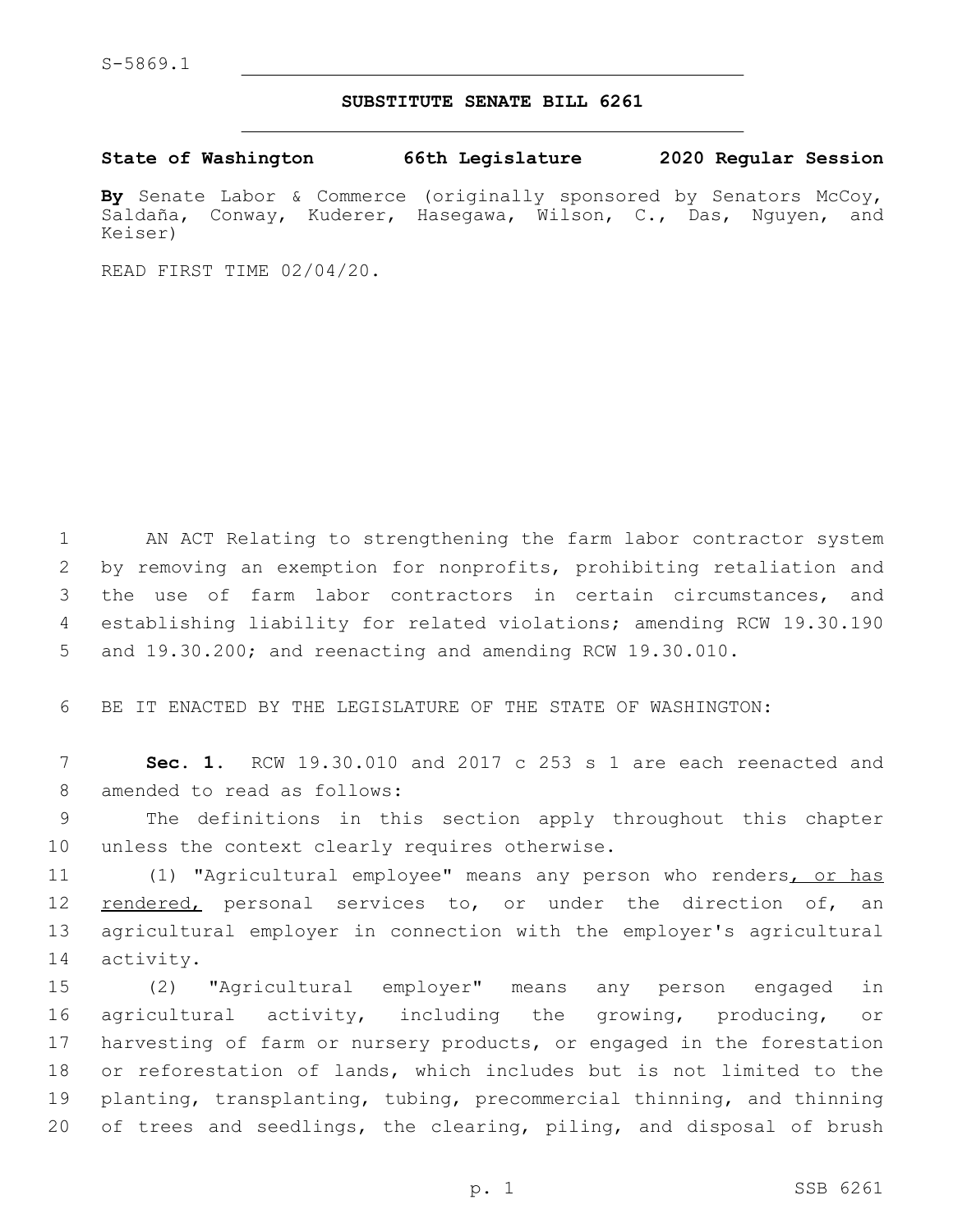and slash, the harvest of Christmas trees, and other related 2 activities.

 (3) "Director" as used in this chapter means the director of the department of labor and industries of the state of Washington.

 (4) "Farm labor contracting activity" means recruiting, soliciting, employing, supplying, transporting, or hiring 7 agricultural employees.

 (5) "Farm labor contractor" means any person, or his or her agent or subcontractor, who, for a fee, performs any farm labor contracting activity. "Farm labor contractor" does not include a person performing farm labor contracting activity solely for a small forestland owner as defined in RCW 76.09.450 who receives services of no more than two agricultural employees at any given time.

14 (6) **"Fee"** means:

 (a) Any money or other valuable consideration paid or promised to be paid for services rendered or to be rendered by a farm labor 17 contractor.

 (b) Any valuable consideration received or to be received by a farm labor contractor for or in connection with any of the services described in subsection (4) of this section, and shall include the difference between any amount received or to be received by him, and the amount paid out by him for or in connection with the rendering of 23 such services.

 (7) "Person" includes any individual, firm, partnership, association, corporation, or unit or agency of state or local 26 qovernment.

 (8) This chapter shall not apply to employees of the employment security department acting in their official capacity or their agents, nor to any common carrier or full time regular employees thereof while transporting agricultural employees, nor to any person who performs any of the services enumerated in subsection (4) of this section only within the scope of his or her regular employment for one agricultural employer on whose behalf he or she is so acting, unless he or she is receiving a commission or fee, which commission 35 or fee is determined by the number of workers recruited( $\sqrt{r}$  or to a nonprofit corporation or organization which performs the same functions for its members. Such nonprofit corporation or organization shall be one in which: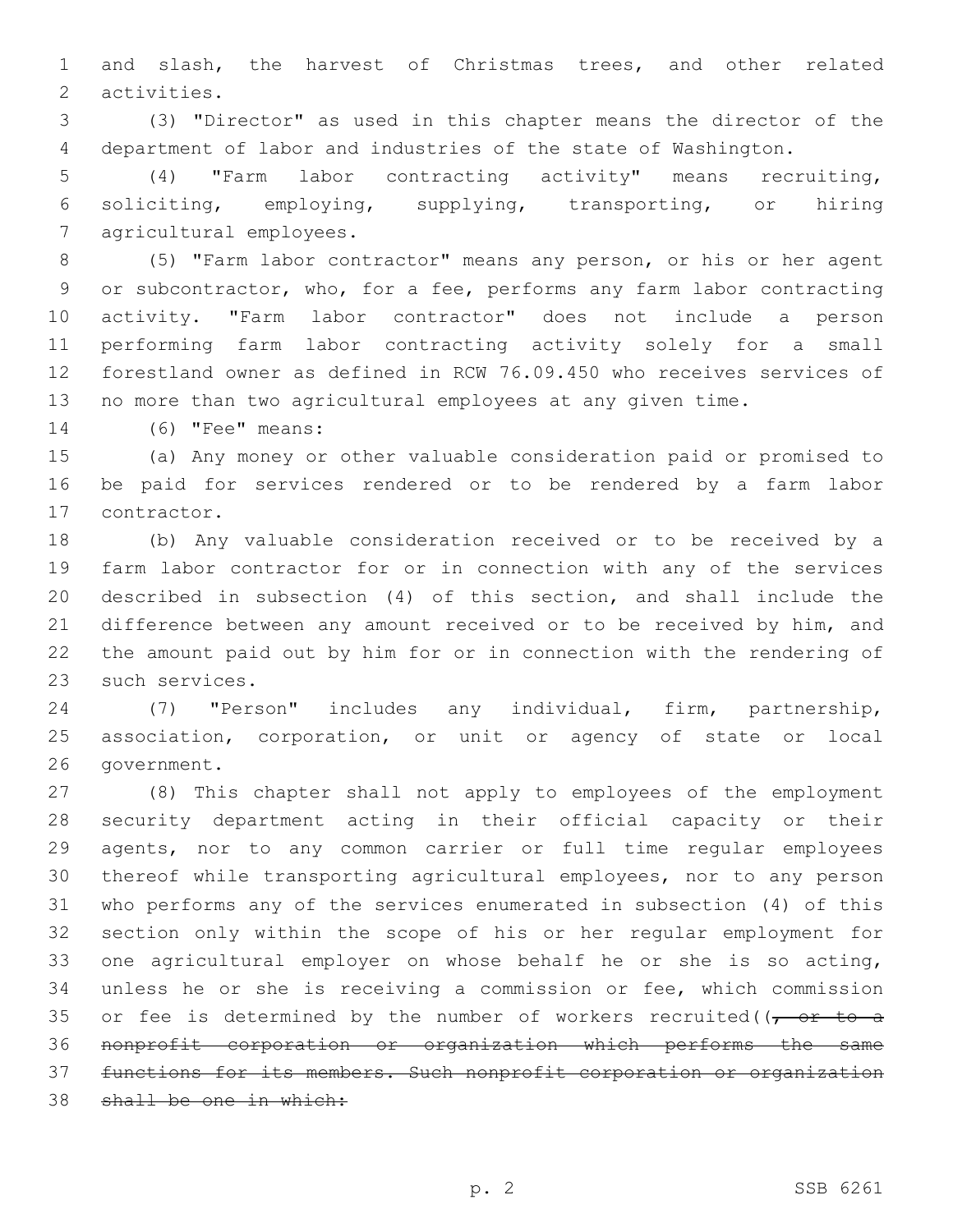| (a) None of its directors, officers, or employees are deriving<br>$1 \qquad \qquad$ |  |  |
|-------------------------------------------------------------------------------------|--|--|
| 2 any profit beyond a reasonable salary for services performed in its               |  |  |
| 3 <del>behalf.</del>                                                                |  |  |

4 (b) Membership dues and fees are used solely for the maintenance 5 of the association or corporation)).

6 **Sec. 2.** RCW 19.30.190 and 1985 c 280 s 13 are each amended to 7 read as follows:

8 (1) No farm labor contractor ((or)), agricultural employer, or 9 any person acting on behalf of a farm labor contractor or 10 agricultural employer, including, but not limited to, agents and 11 subcontractors, may ((discharge or in any other manner discriminate)) 12 take adverse action against any employee ((because)) or former 13 employee because:

14 ((+1) The employee)) (a) The employee or former employee has made 15 a claim against the farm labor contractor or agricultural employer 16 ((for compensation for the employee's personal services.)) related to 17 the employee or former employee's employment;

18 (((2) The employee)) (b) The employee or former employee has 19 caused to be instituted, or if the employer knew an employee or 20 former employee was about to cause to be instituted, any proceedings 21 under or related to ((RCW 19.30.180.)) this chapter;

22 (((3) The employee)) (c) The employee or former employee has 23 testified or is about to testify in any such proceedings( $(-)$ );

24 (((4) The employee)) (d) The employee or former employee has 25 discussed or consulted with anyone concerning the employee( $(\frac{1}{s})$ ) or a 26 coworker's employment rights ((under this chapter.)) or safety and 27 health laws or regulations;

 (e) The employee or former employee has informed or made a 29 complaint to the employer, the director, or the attorney general that 30 the employer engaged in conduct that the employee or former employee reasonably believes violates this chapter or any employment or safety and health laws or regulations, regardless of whether the information was provided in writing;

34 (f) The employee or former employee has refused to participate in 35 an activity that would result in a violation of any state or federal 36 employment or safety and health laws or regulations;

37 (g) The employee or former employee has sought information orally 38 or in writing about the employee or former employee's rights under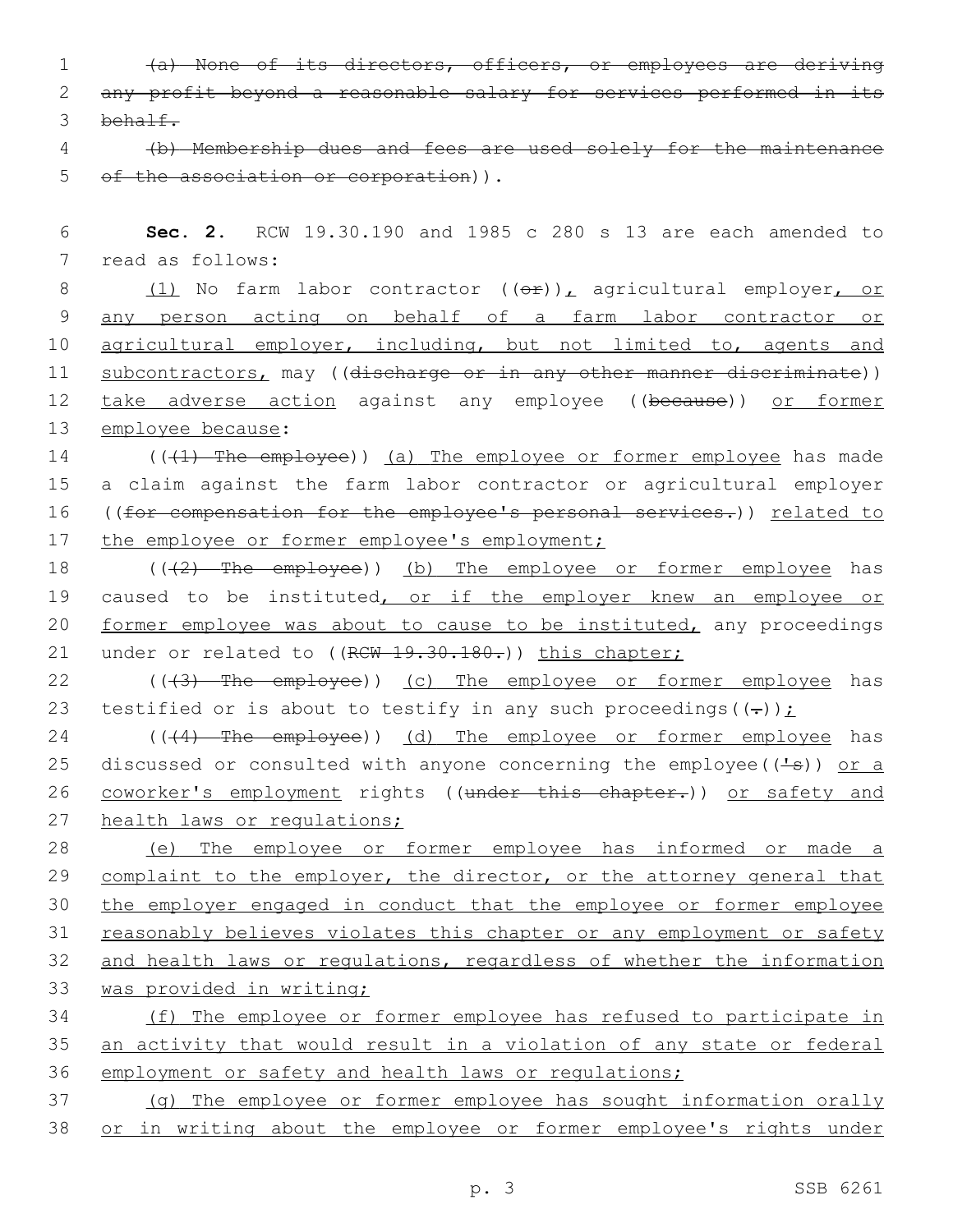any employment or safety and health laws or regulations, or informed 2 others about their rights; (h) The employee or former employee has, or the employer believes the employee or former employee has, otherwise exercised rights under any employment or safety and health laws or regulations; or (i) The employee or former employee has engaged in, or benefited from, any concerted activity to improve working conditions as protected by RCW 49.32.020. (2) For purposes of this section: (a) "Adverse action" means discharging, denying a promotion, demoting, failing to rehire after seasonal interruption of work, 12 intimidating, threatening, coercing, blacklisting, penalizing, 13 retaliating against, engaging in unfair immigration-related 14 practices, filing a false report with a government agency, changing 15 an employee's status to a nonemployee, or otherwise discriminating 16 against an employee. "Adverse action" may involve any aspect of 17 employment, including pay, work hours, responsibilities, or other 18 material change in the terms or conditions of employment. (b)(i) "Unfair immigration-related practice" includes any of the following: (A) Requesting more or different documents than are required under 8 U.S.C. Sec. 1324a(b), or a refusal to honor documents tendered pursuant to that section that on their face reasonably appear to be genuine; (B) Using the federal e-verify system to check employment authorization status at a time or in a manner not required under 8 U.S.C. Sec. 1324a(b), or not authorized under any memorandum of 28 understanding governing the use of the federal e-verify system; (C) Threatening to file or the filing of a false police report; (D) Threatening to contact or contacting immigration authorities; or (E) Withholding or threatening to destroy documents related to a person's immigration status. (ii) "Unfair immigration-related practice" does not include conduct undertaken at the express and specific direction or request of the federal government.

 **Sec. 3.** RCW 19.30.200 and 2000 c 171 s 48 are each amended to read as follows:38